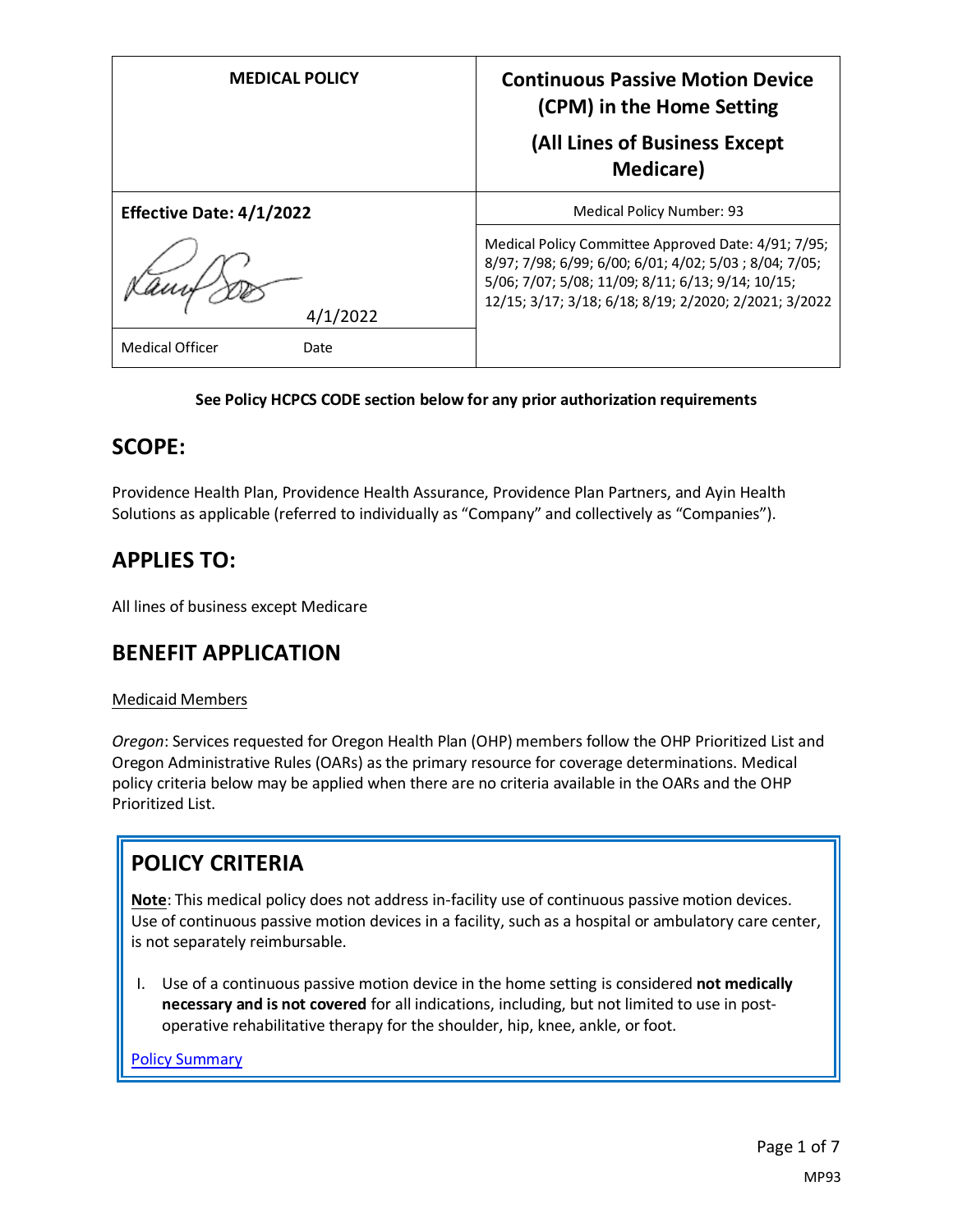**(All Lines of Business Except Medicare)**

## **HCPCS CODES**

| <b>All Lines of Business Except Medicare</b> |                                                                   |
|----------------------------------------------|-------------------------------------------------------------------|
| Not Covered                                  |                                                                   |
| E0935                                        | Continuous passive motion exercise device for use on knee only    |
| E0936                                        | Continuous passive motion exercise device for use other than knee |

## **DESCRIPTION**

Continuous passive motion (CPM) is intended to restore and maintain range of motion by providing movement of the synovial fluid.<sup>1</sup> This is thought to help promote lubrication of the joint, stimulate healing, prevent joint stiffness, and reduce swelling. CPM uses a motorized device that moves the joint through a prescribed range of motion without any muscle contraction. The joint area is secured in the device and the device is pre-programmed for a set range of motion and duration. The device is intended to be used as an adjunct to physical therapy to complement or replace some physical therapy sessions by providing frequent and consistent joint mobilization. CPM devices are available for several joints, including the knee, ankle, jaw, hip, elbow, shoulder, and finger.

# **REVIEW OF EVIDENCE**

A review of the ECRI, Hayes, Cochrane, and PubMed databases was conducted regarding the use of continuous passive motion devices in the home setting for post-surgical rehabilitation. Below is a summary of the available evidence identified through January 2022.

### **CPM Following Cartilage Repair Surgery**

In 2018 (archived), the ECRI Institute conducted an evidence review to evaluate continuous passive motion (CPM) devices for aiding recovery following cartilage repair surgery.<sup>2</sup> The review identified four systematic reviews evaluating the use of CPM after cartilage repair surgery. The ECRI review concluded the following:

"Evidence from four systematic reviews is insufficient to determine whether use of CPM devices improves cartilage healing after cartilage repair surgery. CPM protocols were poorly described in the identified studies, and all cited a need for high-quality randomized controlled trials (RCTs) examining CPM and cartilage defect repair. However, no RCTs have been published since the publication of these systematic reviews."<sup>2</sup>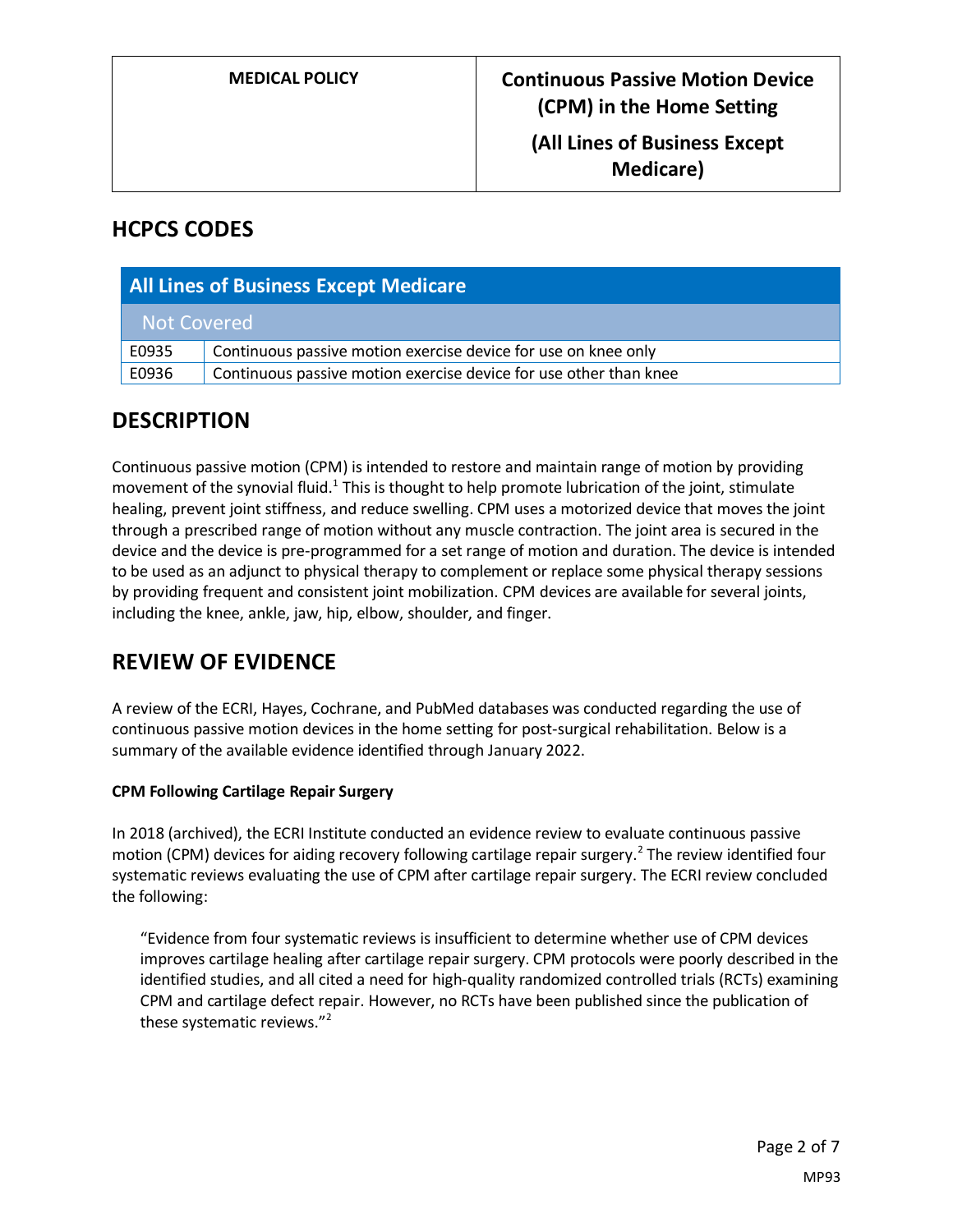#### **CPM Following Knee Surgery**

#### Systematic Reviews

- In 2013, Karnes and colleagues published a systematic review of the evidence assessing CPM use following cartilage restoration procedures of the knee.<sup>3</sup> Included studies reported CPM outcomes after autologous chondrocyte implantation (63 studies), autologous chondrocyte transplantation, microfracture (28 studies), marrow-stimulation technique, mosaicplasty, osteochondral autograft (13 studies), and osteochondral allograft (15 studies). Overall, a total of 107 studies (n=5723) were included in the review and the grade or quality of included studies varied. Authors concluded evidence regarding CPM use was of low quality due to a lack of standardized reporting. Authors noted, "(t)he majority of studies did not describe common variables such as the duration of CPM therapy, the initiation of CPM therapy, and the initial range of motion used."<sup>3</sup>
- In 2018 (updated 2021), Hayes conducted a review of reviews evaluating continuous passive motion (CPM) devices for knee indications.<sup>1</sup> The evidence review identified one systematic review assessing 24 RCTs and 5 randomized controlled trials (RCTs) evaluating CPM following total knee arthroplasty (TKA) and 3 RCTs evaluating CPM following anterior cruciate ligament (ACL) repair. The sample sizes included 1,445 patients in the systematic review and 462 patients in subsequently published RCTs. Follow-up times varied from 2 days to more than 6 months. The outcome measures included manipulation under anesthesia, range of motion (ROM), function, quality of life (QOL), pain, strength, and swelling.

Very-low-quality evidence suggested that CPM following TKA may be associated with a decreased incidence of manipulation under anesthesia compared to physical therapy alone. However, moderate-quality evidence suggests no benefit in ROM, function, or QOL with CPM. Low-quality evidence suggests no benefit in ROM with CPM after ACL repair surgery. The Hayes review concluded with the following ratings:

- $\circ$  D1 (no proven benefit) for continuous passive motion for prevention of contracture after total knee arthroplasty surgery.
- $\circ$  D2 (insufficient evidence)—for continuous passive motion for prevention of contracture after anterior cruciate ligament repair.
- o D2 (insufficient evidence) —for continuous passive motion for all other knee indications.

### *CPM after Total Knee Arthroplasty (TKA)*

• In 2014, He and colleagues published an updated a Cochrane systematic review of evidence regarding the use of CPM to prevent venous thromboembolism (VTE) after total knee arthroplasty (TKA). 4 Eleven randomized trials, with 808 participants, met inclusion criteria and were reviewed. Overall, the quality of the evidence was rated as low due to variability in methodological design of studies and a lack of reporting of predefined outcome measures. Only five studies, with 405 participants, reported on the incidence of deep vein thrombosis (DVT). Results indicated a slightly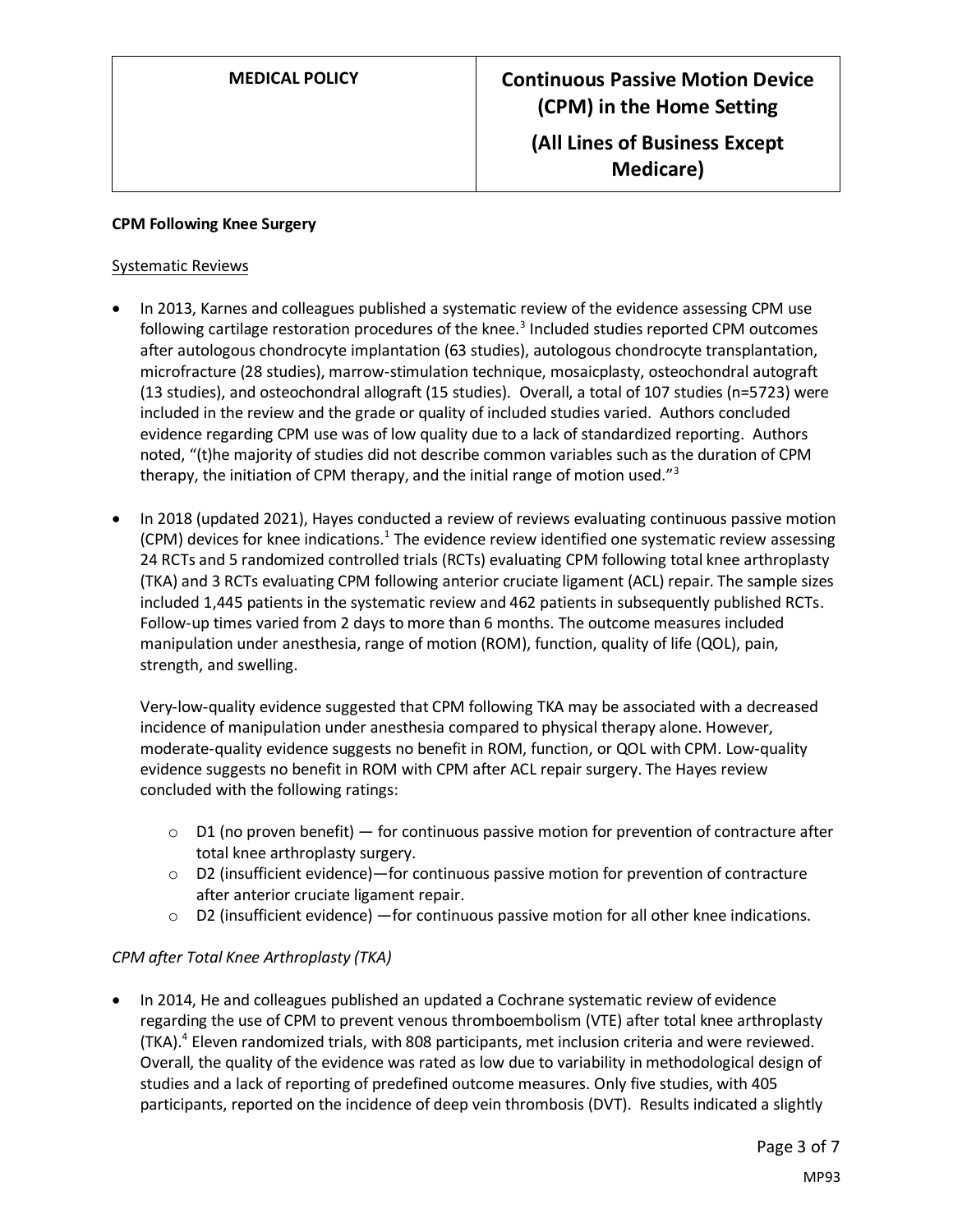higher rate of DVT in the CPM group (n=36/205, %18) compared to the control group (n=29/200, %15). Analysis further suggested that CPM had no effect on preventing (VTE) after TKA (RR 1.22, 95% CI 0.84 to 1.79).

• In 2014, Harvey and colleagues updated a Cochrane systematic review of evidence regarding the use of CPM following TKA in patients with arthritis.<sup>5</sup> A total of 24 randomized trials, with 1445 participants, were included in the review. Primary outcomes included the following: active knee flexion ROM, pain, quality of life, function, participants' global assessment of treatment effectiveness, incidence of manipulation under anesthesia and adverse events. Authors concluded, "CPM does not have clinically important effects on active knee flexion ROM, pain, function or quality of life to justify its routine use. There was very low-quality evidence to indicate that CPM reduces the risk of manipulation under anesthesia; risk of manipulation in the control group was 7.2%, risk of manipulation in the experimental group was 1.6%, CPM decreased the risk of manipulation by 25 fewer manipulations per 1000 (95% CI 9 to 64) or absolute risk reduction of -4% (95% CI -8% to 0%). $^{\prime\prime}$ <sup>5</sup>

### *CPM after Knee Arthroscopy*

In 2016, Gatewood and colleagues conducted a systematic review of evidence regarding the use of postoperative devices following knee arthroscopy.<sup>6</sup> Primary study outcomes included: muscle strength, range of motion, swelling, blood loss, pain relief, narcotic use, knee function evaluation and scores, patient satisfaction and length of hospital stay. Authors concluded, "CPM is not warranted in postoperative protocols following arthroscopic knee surgery because of its limited effectiveness in returning knee range of motion."<sup>6</sup>

#### **CPM for Shoulder Indications**

In 2018 (updated 2020), Hayes conducted a systematic review evaluating continuous passive motion devices for shoulder indications.<sup>7</sup> Searching the literature through April 2018, Hayes included 6 RCTs evaluating a range of 26 to 100 shoulders undergoing rotator cuff repair and adults with adhesive capsulitis. Outcomes of interest included range of motion (ROM), pain, shoulder scores, should pain and disability, strength, rate of recurrent tear and complications. Follow-up ranged from 2 weeks to 22 months.

Low-quality evidence suggested that at least 3 weeks of CPM as an adjunct to PT rehabilitation was associated with similar or superior short-term improvements in ROM compared to standard PT only. Very-low-quality evidence reported that 4 weeks of CPM improved patients pain compared to PT alone for patients with adhesive capsulitis, and similar to improved outcomes for ROM and function. Hayes nonetheless called for additional, long-term studies using uniform rehabilitation protocols that establish whether observed short-term improvements are clinically meaningful. The Hayes review concluded with the following ratings: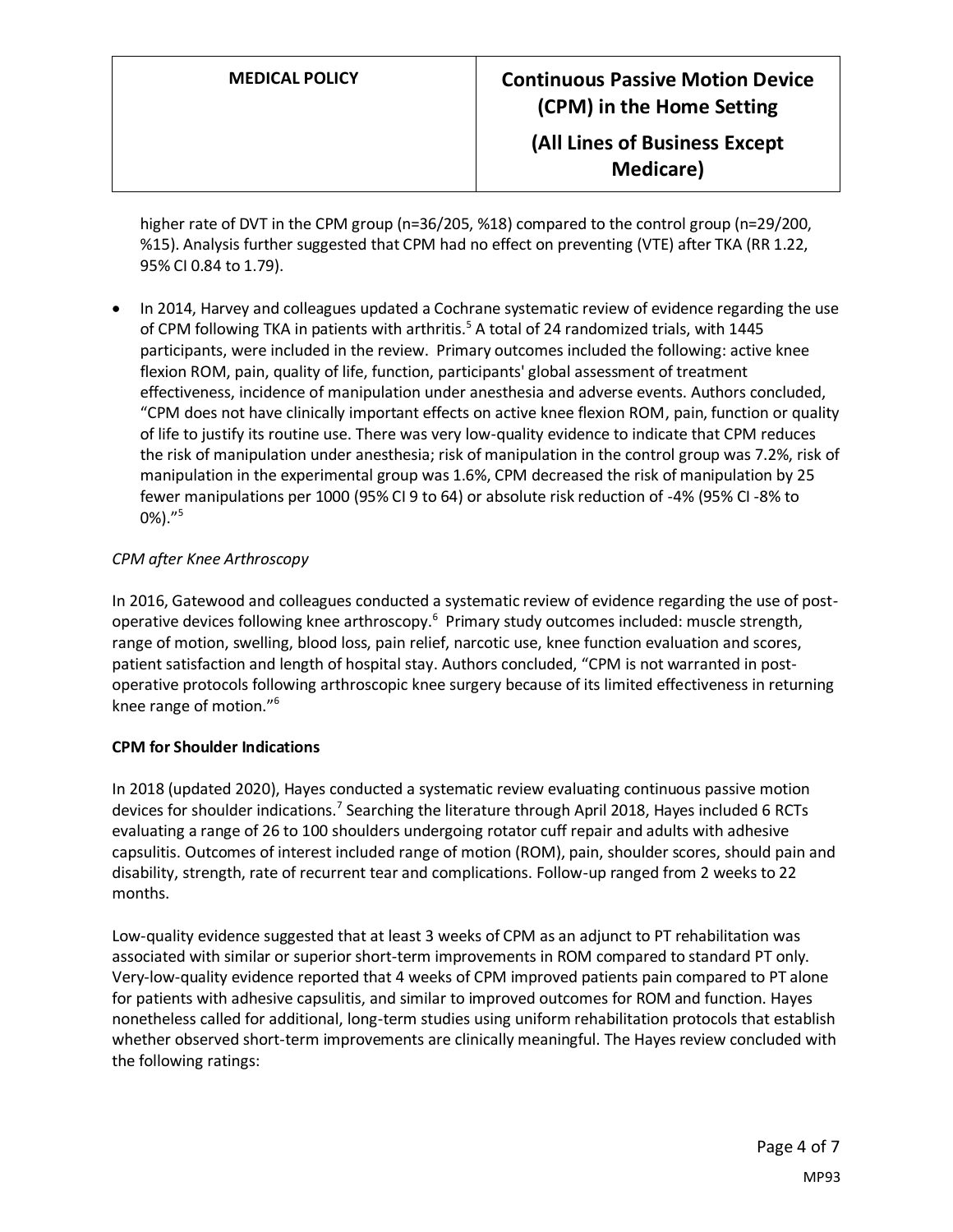- $\bullet$  C (potential but unproven benefit) for continuous passive motion as an adjunct to physical therapy in the immediate postoperative rehabilitation of rotator cuff repair for prevention of shoulder joint contracture.
- D2 (insufficient evidence) for CPM as an adjunct to PT in patients with shoulder joint contracture.

#### **CPM for Other Conditions**

There is less evidence regarding the clinical utility of CPM to improve overall health outcomes for nonknee indications. Systematic evidence reviews were identified regarding CPM use as a rehabilitative intervention for other non-knee procedures and conditions of the shoulder,  $6,8,9$  hand,  $^{10}$  wrist,  $^{11}$  and foot. $^{12}$  These reviews either noted no long-term differences in outcomes between groups or were limited by a lack of standardized protocol for CPM application and duration of use. Overall, there is insufficient evidence to determine the benefits of CPM when used alone or in conjunction with standard treatment therapies for non-knee conditions.

## **CLINICAL PRACTICE GUIDELINES**

#### American Academy of Orthopaedic Surgeons (AAOS)

The AAOS published clinical practice guidelines based on a systematic review of the current evidence (through January of 2015) regarding the use of CPM in patients after surgical management of osteoarthritis of the knee.<sup>13</sup> The AAOS indicated there was strong evidence against the use of CPM after knee arthroplasty due to a lack of improved outcomes.

No evidence-based clinical practice guidelines were identified regarding the use of CPM for non-knee conditions.

#### American Physical Therapy Association (APTA)

In 2017, the APTA published evidence based guidelines assessing knee stability and movement coordination impairments.<sup>14</sup> On the basis of "weak evidence," authors concluded that clinicians may use continuous passive motion in the immediate postoperative period to decrease postoperative pain after ACL reconstruction.

## <span id="page-4-0"></span>**POLICY SUMMARY**

Evidence is sufficient to recommend against the use of continuous passive motion (CPM) devices in the home setting for the treatment of knee indications. Evidence remains insufficient to support the use of CPM for all other indications (e.g. shoulder, hand, wrist and foot). The available evidence does not demonstrate that CPM in the home setting improves post-surgical rehabilitation and patient health outcomes. Additionally, the American Academy of Orthopedic Surgeons does not recommend the use of

MP93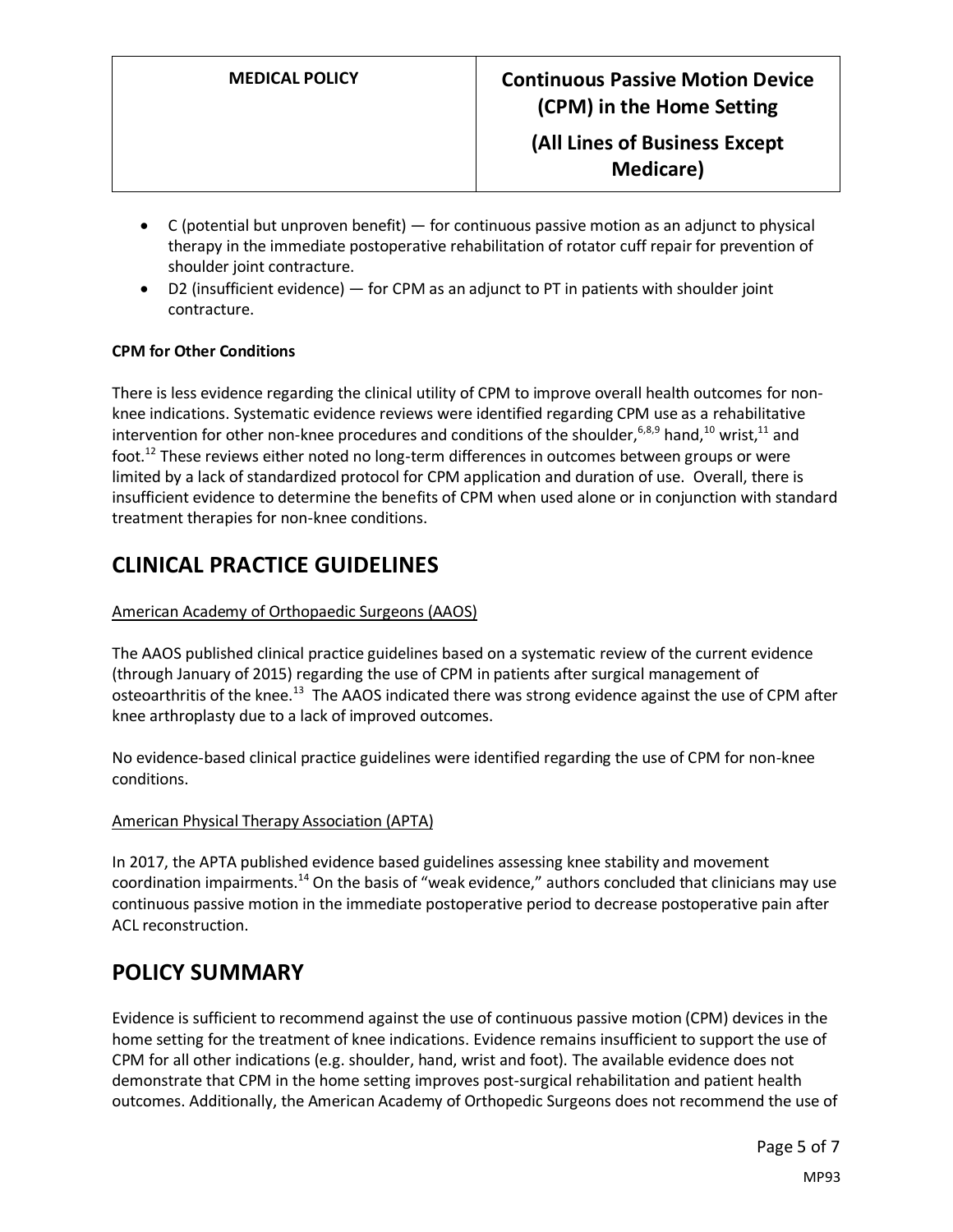CPM after knee arthroplasty, while the American Physical Therapy Association recommend CPM for patients post-ACL reconstruction patients on the basis of "weak evidence."

# **INSTRUCTIONS FOR USE**

Company Medical Policies serve as guidance for the administration of plan benefits. Medical policies do not constitute medical advice nor a guarantee of coverage. Company Medical Policies are reviewed annually and are based upon published, peer-reviewed scientific evidence and evidence-based clinical practice guidelines that are available as of the last policy update. The Companies reserve the right to determine the application of Medical Policies and make revisions to Medical Policies at any time. Providers will be given at least 60-days' notice of policy changes that are restrictive in nature.

The scope and availability of all plan benefits are determined in accordance with the applicable coverage agreement. Any conflict or variance between the terms of the coverage agreement and Company Medical Policy will be resolved in favor of the coverage agreement.

## **REGULATORY STATUS**

#### Mental Health Parity Statement

Coverage decisions are made on the basis of individualized determinations of medical necessity and the experimental or investigational character of the treatment in the individual case. In cases where medical necessity is not established by policy for specific treatment modalities, evidence not previously considered regarding the efficacy of the modality that is presented shall be given consideration to determine if the policy represents current standards of care.

## **REFERENCES**

- 1. Hayes Inc. Continuous Passive Motion For Knee Indications: A Review Of Reviews. [https://evidence.hayesinc.com/report/dir.continuous524.](https://evidence.hayesinc.com/report/dir.continuous524) Published 2018 (updated 2021). Accessed 2/18/2022.
- 2. ECRI Institute. Continuous Passive Motion Devices for Aiding Recovery following Cartilage Repair Surgery (archived). [https://www.ecri.org/components/Hotline/Pages/25659.aspx?tab=1.](https://www.ecri.org/components/Hotline/Pages/25659.aspx?tab=1) Published 2018. Accessed 2/18/2022.
- 3. Karnes JM, Harris JD, Griesser MJ, Flanigan DC. Continuous passive motion following cartilage surgery: does a common protocol exist? *The Physician and sportsmedicine.* 2013;41(4):53-63.
- 4. He ML, Xiao ZM, Lei M, Li TS, Wu H, Liao J. Continuous passive motion for preventing venous thromboembolism after total knee arthroplasty. *The Cochrane database of systematic reviews.*  2012;1:Cd008207.
- 5. Harvey LA, Brosseau L, Herbert RD. Continuous passive motion following total knee arthroplasty in people with arthritis. *The Cochrane database of systematic reviews.* 2014(2):Cd004260.